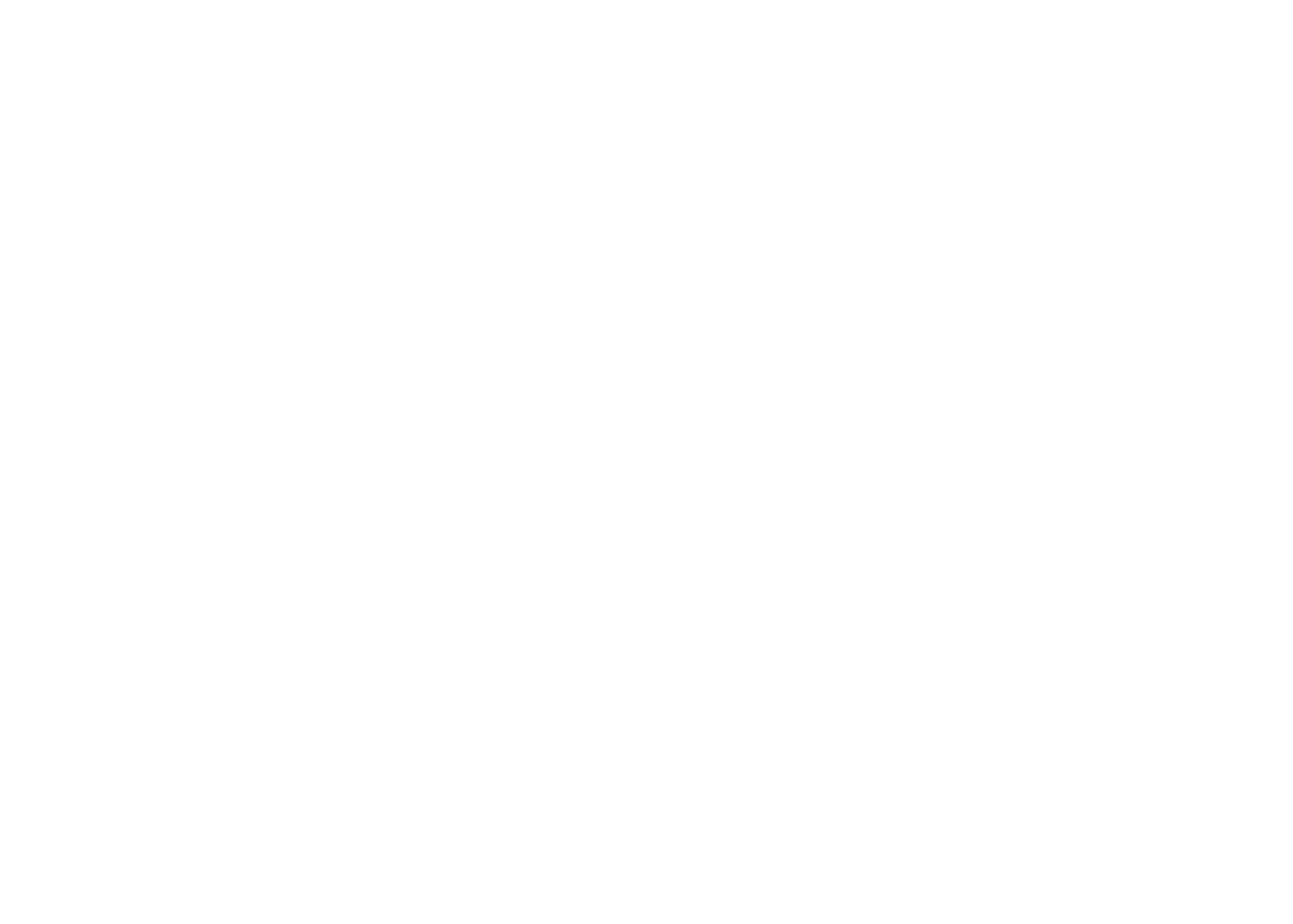

# **Welcome from Sam Younger**

Dear Which? member,

After another strange and demanding year, I'm pleased to be inviting you to vote on the reappointment of five of our trustees – members of the Council of Trustees of the Consumers' Association, responsible for the overall governance of Which?.

Although we are still living with the uncertainty of the pandemic, the past 12 months continue to show me that our work at Which? to tackle consumer harm and make life simpler, fairer and safer for consumers has never been more relevant. I look forward to sharing more of the impact we've delivered for consumers in our Annual Report that will be published in October. In the meantime, on behalf of all of the trustees, I would like to extend my gratitude to you and your fellow members for your ongoing support and involvement. I hope that in these difficult times Which? has made your life just that bit easier – whether that's through our new scams alert service or our insightful reviews and advice.

As a valued member of Which? you have a say in how we're run through your right to approve the appointment of our trustees. This is the second year of our new approvals process, implemented after a wide-ranging governance review and supported overwhelmingly at our 2019 AGM.

Under this process, I am pleased to be able to invite you to vote on the appointment of five individuals, each for a term of three years, with each of the appointments being recommended to you by the Council of Trustees. These individuals will only be able to continue as trustees if the majority of votes are in favour of their appointment. Some individuals are familiar faces at Which?

and some are newer to their roles. In Council's view, each brings a passion for our work and contributes to the diversity we need to govern this important and multifaceted organisation and grow its appeal to an even wider audience. You can find out more about how the Council of Trustees reached its decision to recommend these appointments and read more about how trustees are appointed on pp.4–5.

The individuals that we are inviting you to vote to continue as trustees are:

Shirley Bailey-Wood MBE Christine Forde Donald Grant David Woodward Christopher Woolard CBE

I would urge you to take the time to read each of their profiles and then to cast your votes. Instructions on how to do so can be found on p12 of this booklet and on your enclosed voting paper.

Your votes and voices as members matter to us. I look forward to as many of you as possible having your say about the recommended trustees and, for those of you who are ordinary members, also joining us at the AGM later in the year.

Thank you again for your support, **Sam Younger Chair, Council of Trustees**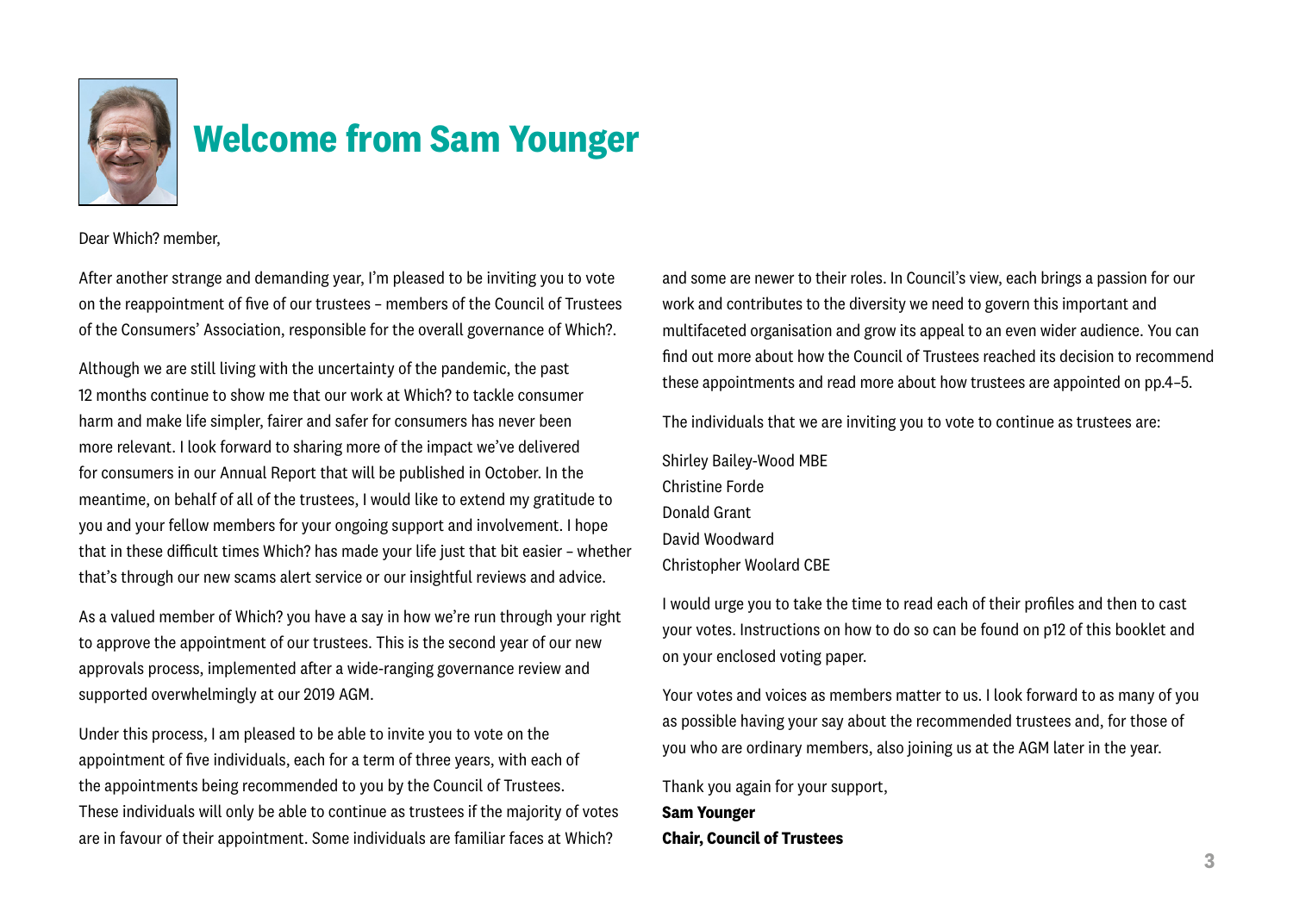# **Trustee appointment process**

**NOMINATIONS COMMITTEE** 

The Nominations Committee is accountable to the Council of Trustees for succession planning and appointment processes for the Council. Membership of the Committee includes independent appointees with recruitment expertise who bring an independent view on the organisation's needs. They also provide assurance on the fairness and openness of our trustee recruitment process.



1 Terms are for approximately three years and will generally run AGM to AGM. Trustees cannot serve for more than three terms other than in very exceptional circumstances.

If you would like to know more about the governance review that led to members voting to adopt this appointment process, please visit *which.co.uk/governance*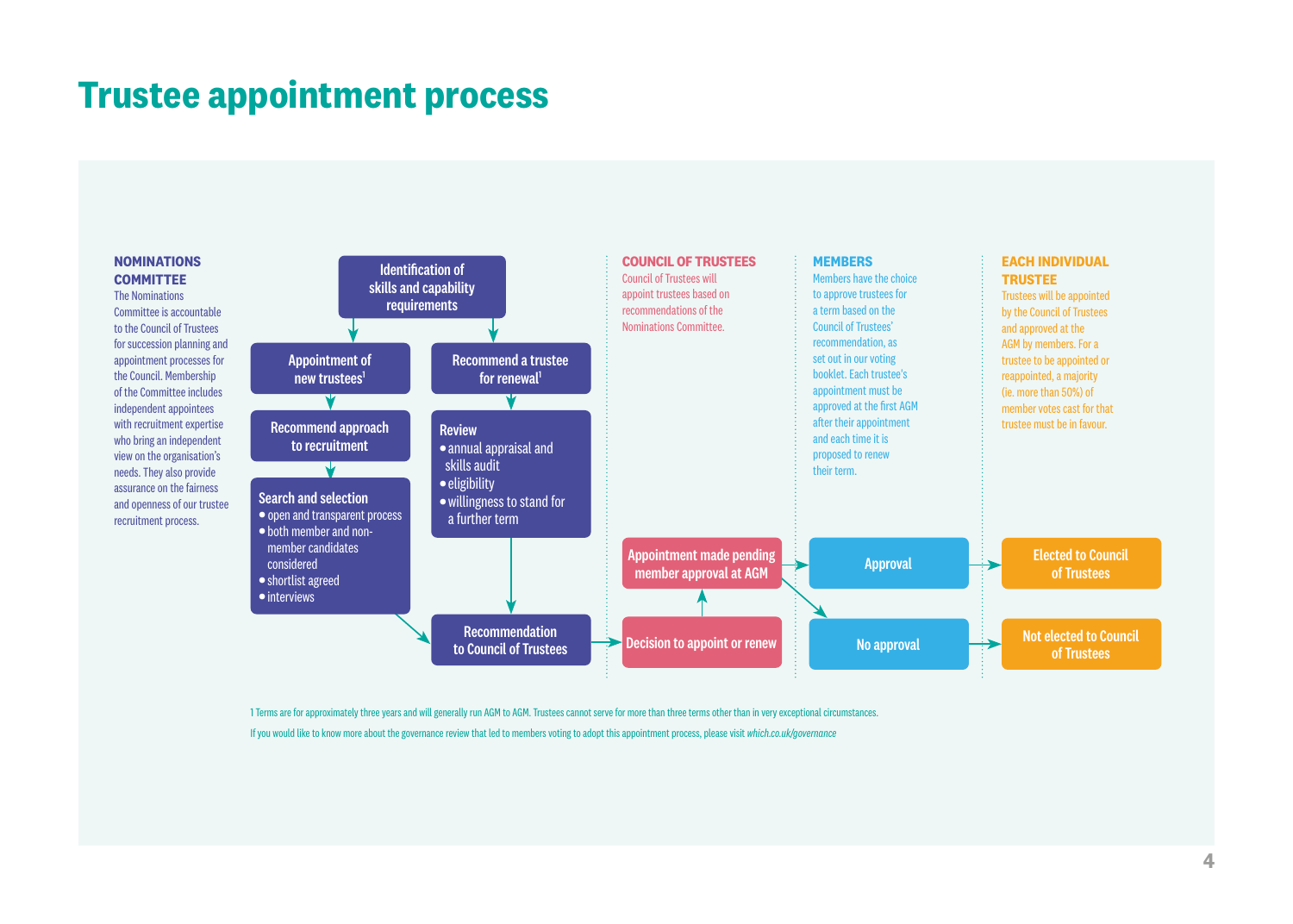# **Recommendations for your vote**

The Council of Trustees governs the Consumers' Association and is responsible for setting the strategy for the Which? Group and for monitoring and scrutinising its delivery to enable our success. If you would like to learn more about our trustees, please visit our website: *which.co.uk/trustees*

### **How do we ensure that the Council of Trustees has the right skills and experience?**

Our Nominations Committee comprises trustees and Which? Limited board members. It also has two independent members appointed for their recruitment and board diversity experience and who also report annually to the Council of Trustees on the fairness and robustness of our recruitment process.

The Council of Trustees' annual appraisal process and skills audit, led by the Nominations Committee, highlights gaps we may fill through appointment, considers how the balance of skills and experience needed may change as our strategy evolves, and informs committee membership and trustee reappointment recommendations.

#### **How are recommendations for appointment and reappointment reached?**

Each year, the Nominations Committee considers and makes recommendations to the Council of Trustees on the reappointment of trustees who are reaching the end of a three-year term. If eligible to serve for a further term a trustee's skills and experience in relation to the Council of Trustees' needs are considered along with their ability to commit time to the role.

For new appointments, an extensive search and selection process is led by the Nominations Committee. In this year's report to the Council of Trustees, the independent members noted our focus on attracting a wider, qualified, and diverse set of candidates as well as confirming that the search and appointment process was fair, transparent and inclusive.

#### **Who is being recommended for reappointment at the 2021 AGM?**

This year, the Council of Trustees is recommending that members vote to reappoint five trustees: Shirley Bailey-Wood MBE, Christine Forde, Donald Grant, David Woodward and Christopher Woolard CBE.

In 2020, we recruited for a new trustee with policy and campaigning experience to expand and complement the Council of Trustees' collective skills and experience and to bring further diversity of thought. The role was advertised widely to encourage applications from people from a variety of backgrounds. An independent Nominations Committee member along with two trustees made up the selection panel. The Council of Trustees was pleased to support the recommendation of the selection panel and the Nominations Committee to appoint Christopher Woolard CBE as a trustee. Christopher's biography can be found on p10.

Shirley, Christine and Donald were elected as trustees by members under our old Council election process, while David was appointed as a trustee by the Council of Trustees, following an open recruitment process. Details of their previous appointments can be found with their biographies on pp6–9. Together these trustees bring a broad range of skills and experience to the Council of Trustees, covering, among other areas, finance, operational management, risk management, professional regulation and digital transformation. With their terms due to expire at the 2021 AGM, members are being asked to vote to enable them to continue as trustees to promote stability and consistency of governance.

### **For instructions on how to vote, refer to the enclosed voting paper and turn to p12 of this booklet.**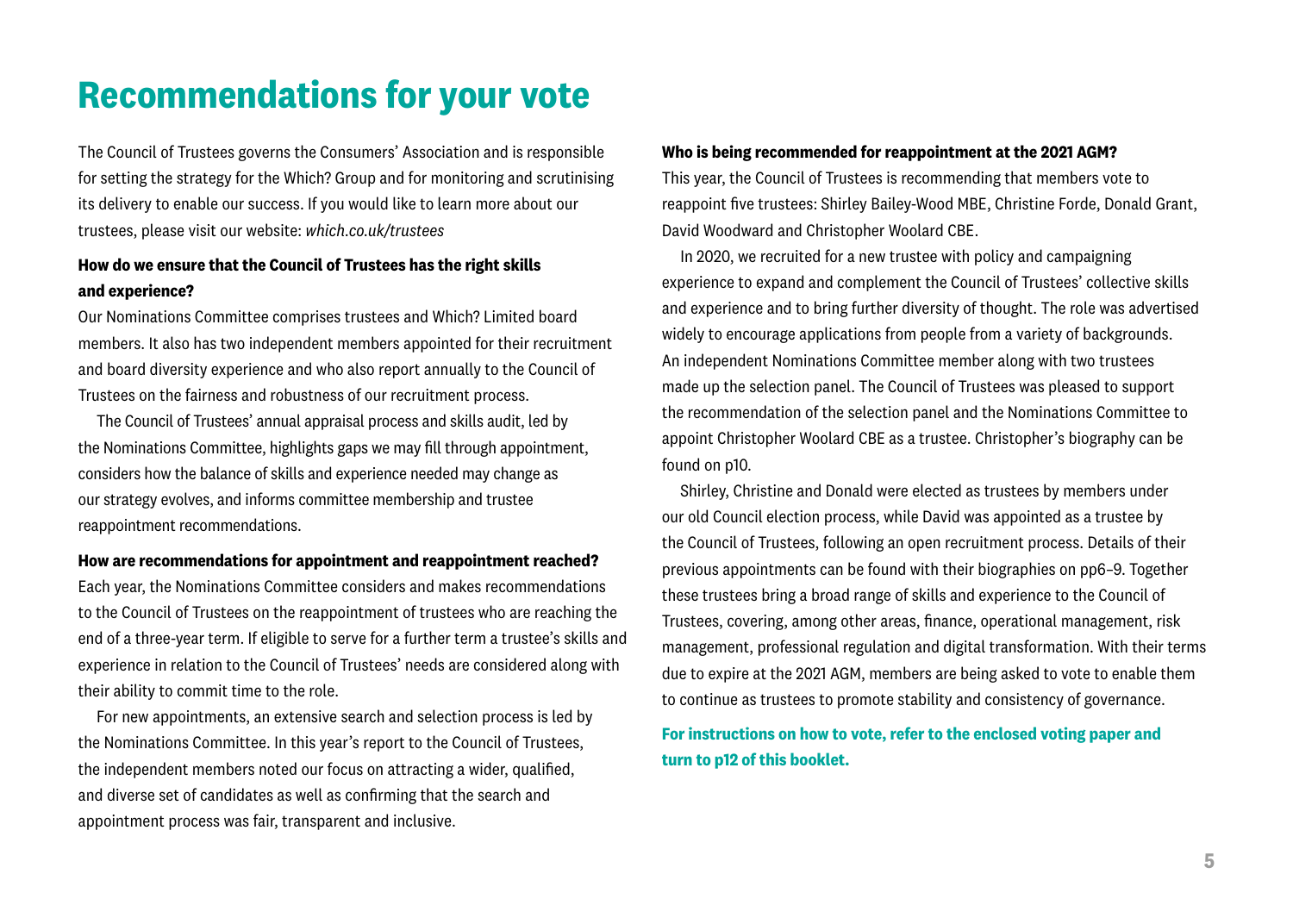# **Biographies**

## **Shirley Bailey-Wood MBE**



**Shirley was first appointed as a trustee in 2015 and was reappointed in 2018. She brings significant commercial and general management experience together with a depth of understanding of standards setting and compliance, from a career focused on digital information services and from working closely with consumer bodies, regulators, government and industry.** 

Roles and committee membership\*: Trustee (9/9), Group Audit & Risk Committee (4/4), Council Policy and Campaigns Sub-Group (2/2).

Shirley is Group Director, Knowledge at BSI Standards Limited, responsible for the standards development team and related commercial and service functions. She joined BSI in 2004 as operations director for its standards division, and was director of publishing from 2011 to 2014. Her previous positions include vice president of the chemistry and pharmaceuticals division at Thomson Scientific and European sales and marketing director for Maxwell Communications. Shirley was awarded an MBE in 2012 for services to the knowledge economy.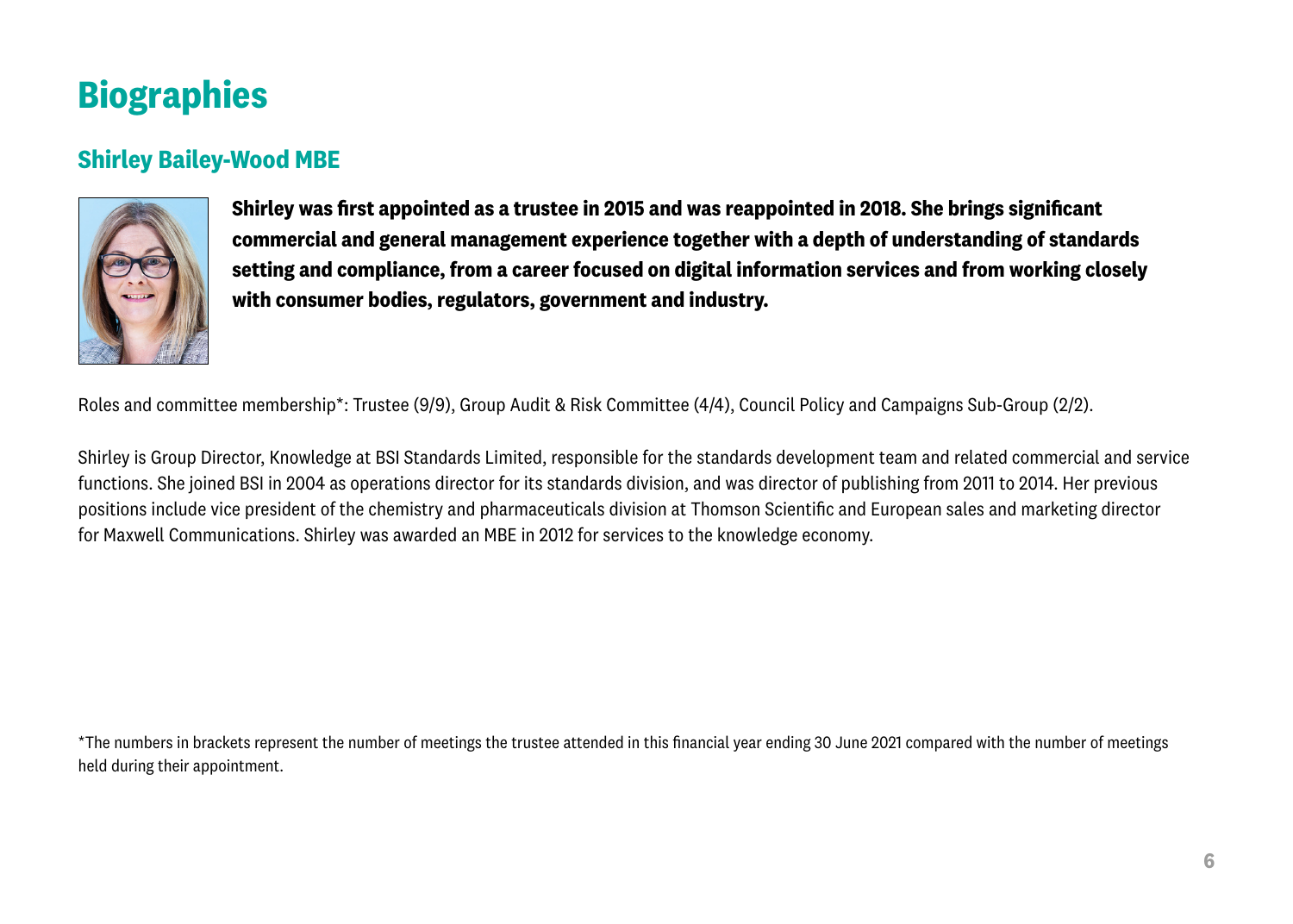## **Christine Forde**



**Christine was first appointed as a trustee in 2018. Christine is a solicitor with commercial expertise and experience of professional regulation including legal services, health and education for over 25 years. She also brings significant experience of professional regulation and the governance and transparency standards required to maintain consumer trust.**

Roles and committee membership\*: Trustee (9/9), Remuneration Committee (1/1), Nominations Committee (4/4), Council Policy and Campaigns Sub-Group (2/2).

Christine is associate director for Public Facing Services Transformation at the Office of Qualifications and Examinations Regulation (Ofqual), based in Coventry, with responsibility for service improvement and has been at Ofqual since 2015. She has experience of transforming a broad range of services including ensuring that digital technologies are harnessed to provide improved customer service. Christine is also an adjudicator at the Solicitors Regulation Authority. She was previously a member of the Academy for Healthcare Science Regulation Council and legal chair of the Investigating Committee at the General Chiropractic Council. Christine's professional regulatory expertise focuses on protecting members of the public from the risk of harm.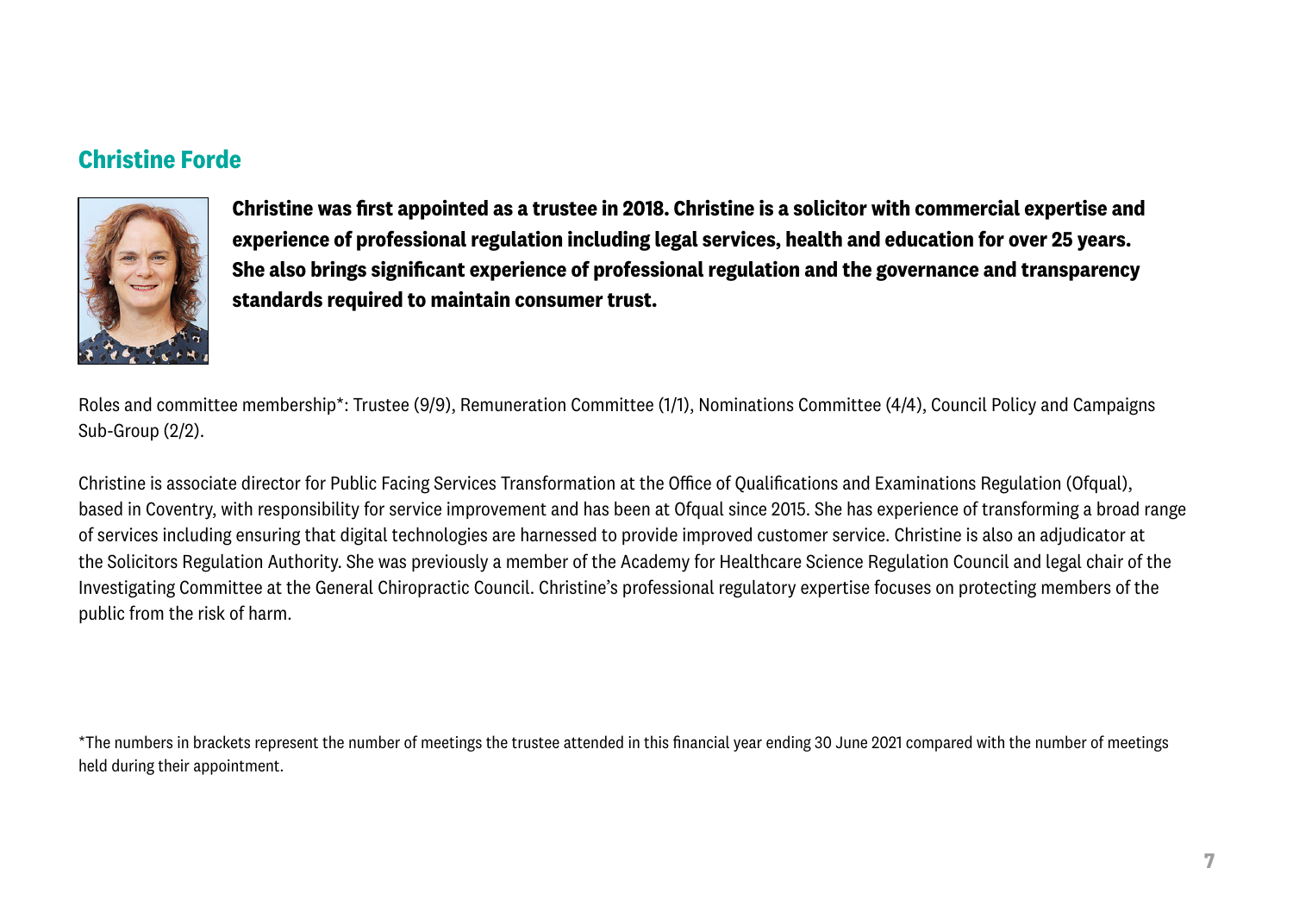## **Donald Grant (Deputy Chair)**



**Donald was first appointed as a Trustee in 2015 and reappointed for a further term in 2018. He brings significant experience of operational and commercial management, governance and in digital transformation. He also brings consumer rights and campaigning experience through his voluntary roles outside of Which?.** 

Roles and committee membership\*: Trustee and Deputy Chair (9/9), Council Policy & Campaigns Sub-Group Chair (2/2), Policy & Advocacy Committee Chair (1/1), Nominations Committee (3/4).

Donald is a Chartered Engineer with a degree specialising in digital electronics, and is currently a director in estates at the Houses of Parliament. He has previously had more than 20 years of operational, commercial and strategic experience in several global manufacturing organisations in both the UK and abroad, and from starting and running a successful digital technology business. Donald has been involved in voluntary and campaigning groups for many years, and is Vice Chair of the Glasgow Airport Users' Consultative Committee. He has also been a STEM ambassador and club leader, promoting science, technology, engineering and maths to young people.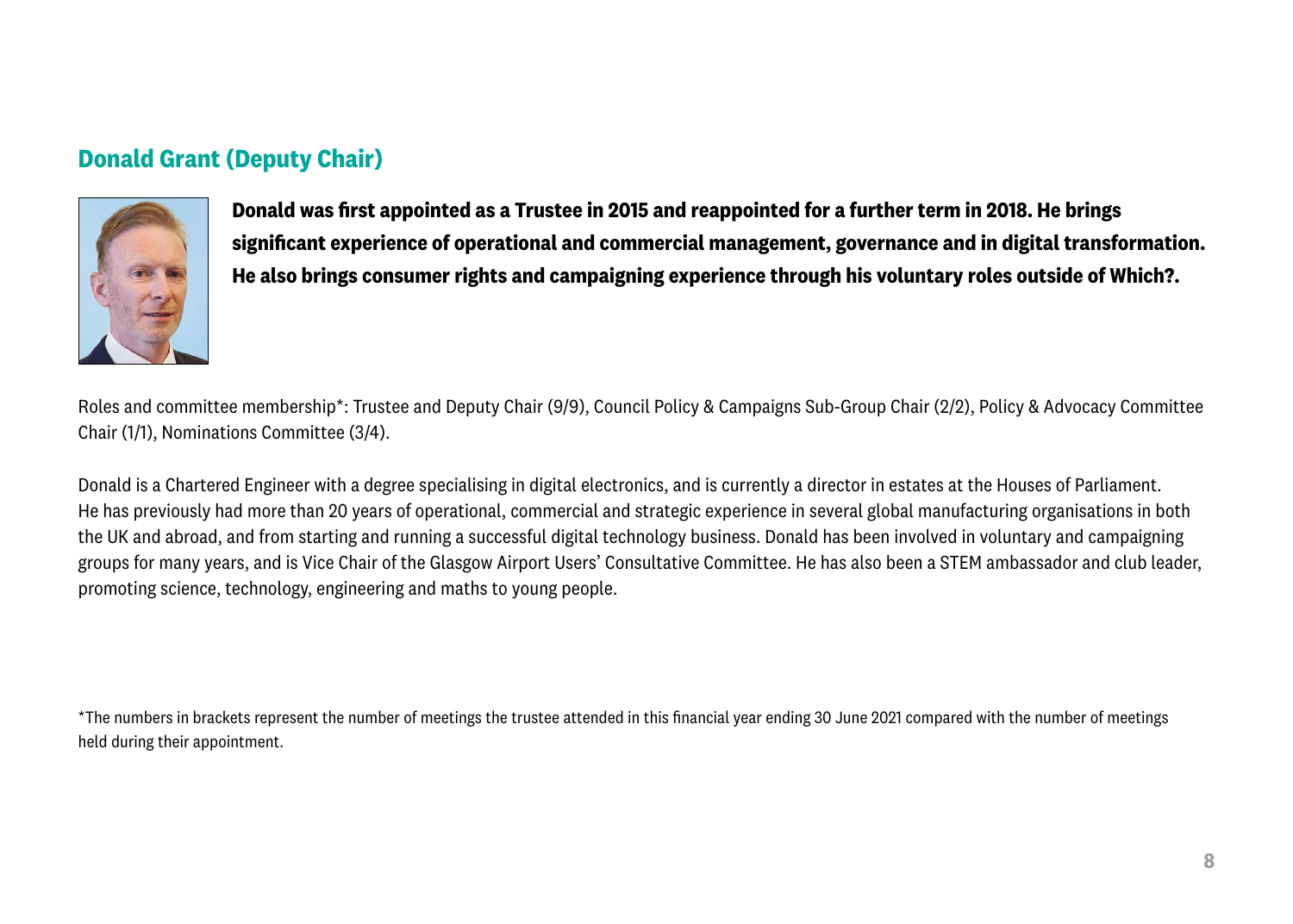## **David Woodward**



**David was first appointed as a trustee in 2018. He is a qualified chartered management accountant with more than 30 years of post-qualification experience. His wide experience includes finance, commercial and risk management. He has successfully supported organisations across multiple sectors in strategy development and the delivery of business transformations.**

Roles and committee membership\*: Trustee (9/9), Joint Pensions Working Group Chair (2/2), Group Audit & Risk Committee (4/4).

David has been a non-executive director (NED) of the Hinckley & Rugby Building Society since 2015 and is vice chair, senior independent director and chair of its Audit and Compliance Committee. He was recently appointed as an interim NED to United Lincolnshire Hospitals NHS Trust, a short-term appointment to support the Trust and chair its Finance, Performance and Estates Committee as it moves forward through the recovery phase following the impact of Covid-19. Previously David has held finance director roles at Express Dairies and National Express and, more recently, non-executive director roles at Lincolnshire Community Health Services NHS Trust and Market Harborough Building Society.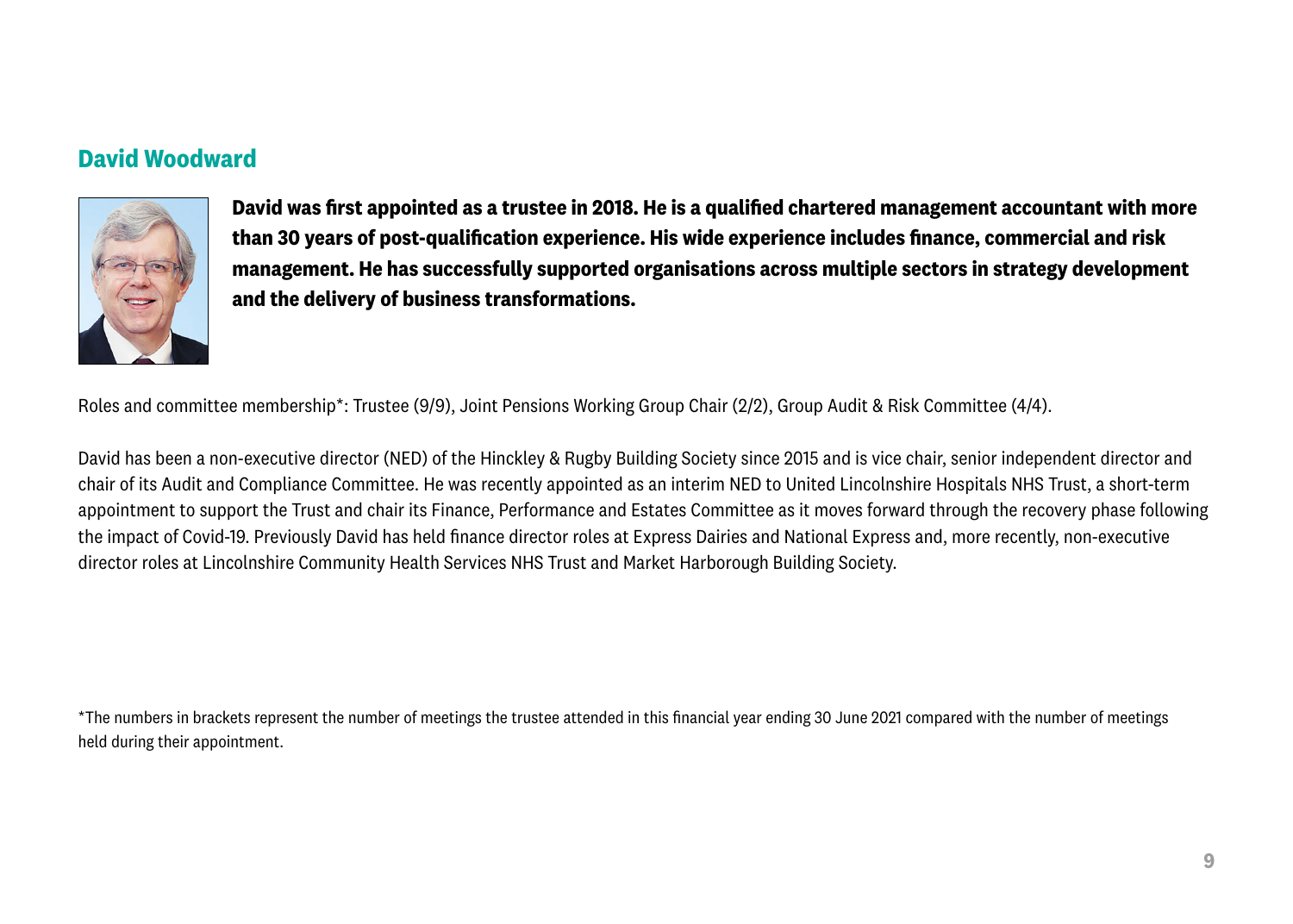## **Christopher Woolard CBE**



**Christopher was appointed as a trustee in April 2021 to enhance the policy and campaigning experience on the Council. He brings a depth of experience in consumer policy and regulation (in particular in the money sector) as well as experience in how to engage policymakers to achieve system change for the benefit of consumers.**

Roles and committee membership\*: Trustee (3/3), Policy & Advocacy Committee (1/1).

Christopher is a Partner at EY, and Chair of their Global Financial Services Regulatory Network. Prior to EY Christopher spent 25 years in public service, including at the Financial Conduct Authority – where he was a member of the Board and interim CEO, Ofcom, the BBC and Civil Service. He led the FCA's work on consumer issues, including support for mortgage payers during the pandemic, new rules on high-cost credit, payday lending and the Business Interruption Insurance court case. He has worked extensively on innovation and technology projects. Christopher also chaired the Woolard Review of Unsecured Consumer Credit.